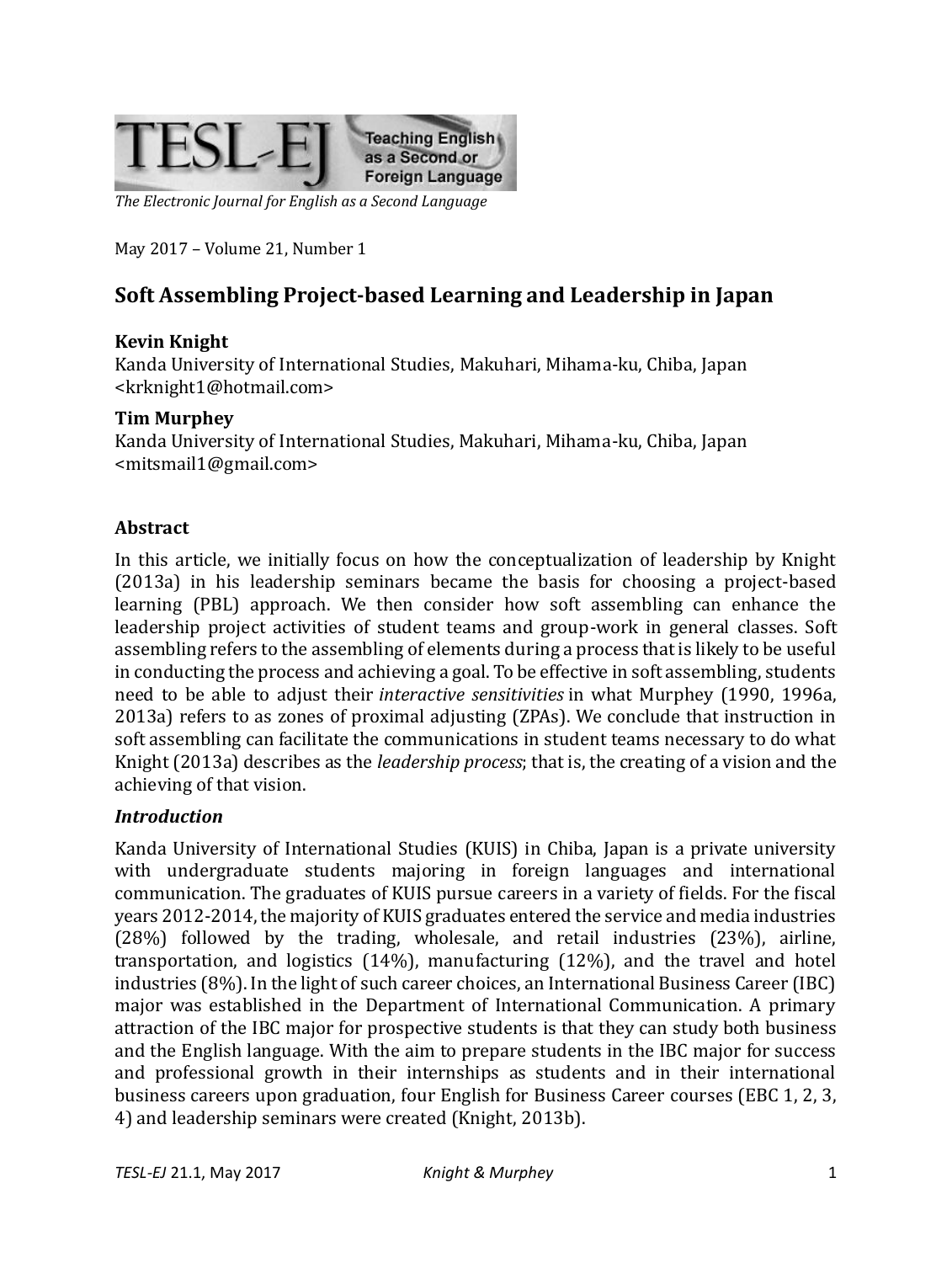The creation of the four EBC courses was influenced by the needs-based principle of the English for Specific Purposes (ESP) approach (Hutchinson & Waters, 1989). In this connection, Abrar-ul-Hassan (2012, p. 5) writes that "the overarching characteristics of a *true* ESP program include being needs-oriented and being related to the learner's academic or professional career." The EBC courses in the IBC major were designed to provide the students with professional communication skills and business content related to their internships and future business careers. However, the EBC courses differ from a "true" ESP program as the EBC courses do more than address the students' relatively *immediate* needs for communication (e.g., the interview for an internship or a job). The EBC courses also prepare students for successful communication as leaders *throughout their careers* in business organizations. Accordingly, in the EBC courses, the students experience a variety of business-related roles, which range from the role of *company employee* (in EBC 1) to the role of *business founder* (in EBC 4).

The leadership seminars were subsequently created and complement the EBC courses. In the leadership seminars, an ESP approach is utilized in preparing students to talk about their leadership accomplishments in response to behavioral-based interview questions using the S.T.A.R. (situation, task, action, result) format and similar frameworks found in university career manuals available online. Before describing a leadership accomplishment with the S.T.A.R. framework, the students need to consider their actions taken in their leadership roles to influence others and to achieve the desired results. Such a conceptualization of leadership as an influence relationship is widely accepted (Bass & Bass, 2008; Glynn & Dejordy, 2010). For example, leadership expert and professor Jim Kouzes, in view of extensive research and over 400 doctoral studies, defines leadership as "the art of mobilizing others to want to struggle for shared aspirations" (Liu, 2010, pp. 30- 31). Schnurr (2013) writes that leadership activities in the literature include communicating with others, and Knight, after conducting semi-structured interviews (Grindsted, 2005) with 20 leaders in the public, private, and academic sectors, also came to view leadership as involving communication aimed at influencing others for the purpose of creating and achieving visions (Knight, 2013a; Knight & Candlin, 2015).

In order to *provide* students with leadership experiences for internship/job interviews and business career development, a project-based learning (PBL) approach is utilized in the leadership seminars. The PBL approach integrates language and content learning, and it complements an ESP approach (Stoller, 2002). In the leadership seminars, the students must work in teams to achieve their own socially responsible and original visions, which requires the students to be creative and to effectively collaborate. Creativity in this case may involve finding new ways of responding to situations and to be willing to take risks (Richards, 2013). Risk taking is associated by Candlin (2002) and Benner (1984) with expertise. The expert intuitively knows what to do to get the desired result. Although an *expert* intuitively knows how to create, the students in the leadership seminars are not experts and need to struggle to create collaboratively.

An example of such a struggle to create appears in the following description of a student team's project in the leadership seminar (Knight, 2015). Firstly, after much discussion in English and Japanese among themselves, the student team proposed a beach clean-up and barbecue event in which members of the local community and university students would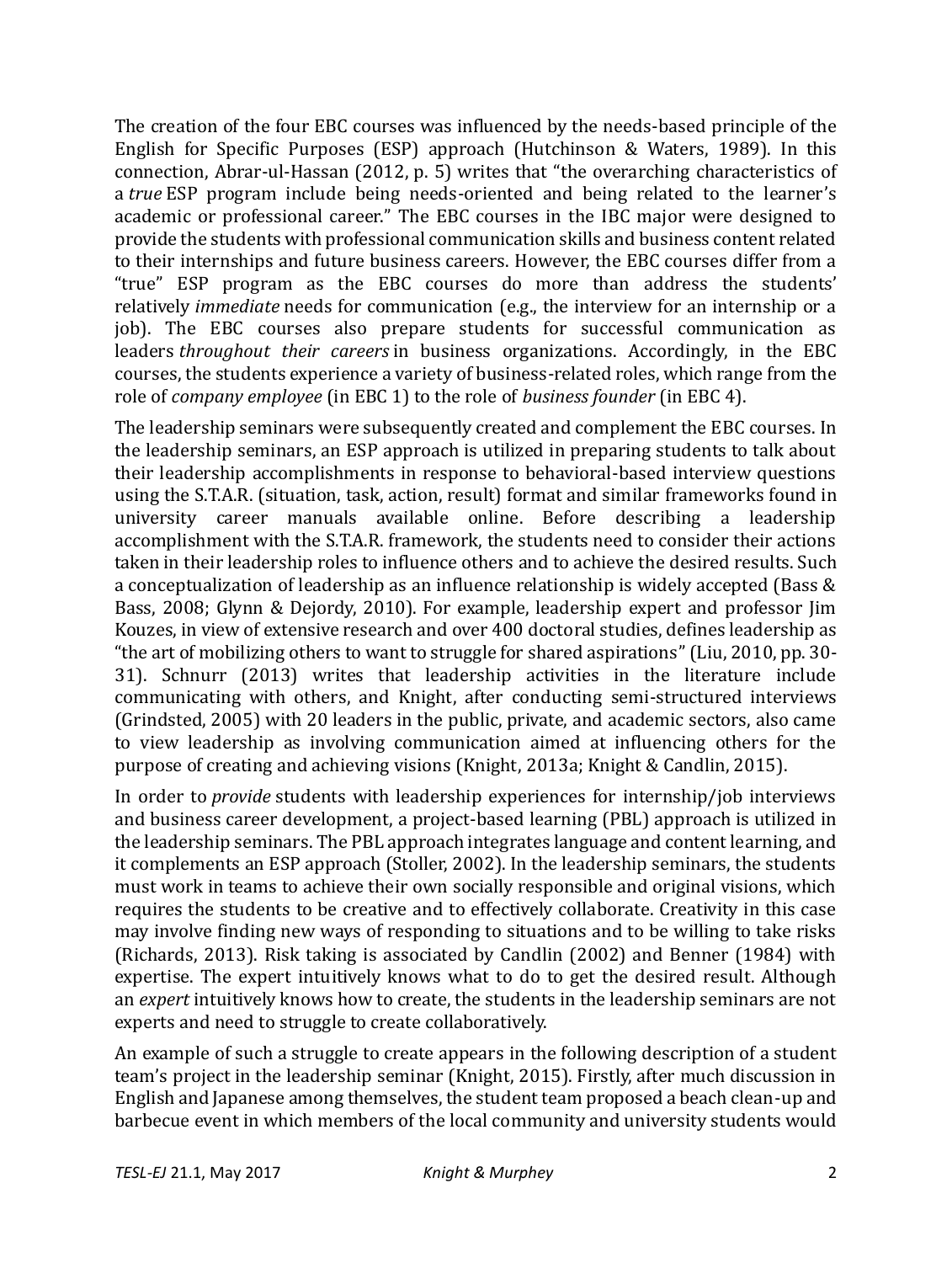participate. In order to obtain permission from school officials, the local government, and the instructor, the team held over 20 meetings with these stakeholders and reduced eventrelated risk through acquiring insurance and undergoing voluntary health checks. In addition, the team promoted the event at a local high school and on the government website. On the day scheduled for the event, the team cancelled the event due to inclement weather but still cleaned the beach together with a government official and Knight. In class, the team made PowerPoint presentations in English about their project proposal and about the steps leading up to the event itself. Finally, in connection with interview practice, each of the team members had to use the S.T.A.R. format (in response to a behavioral-based interview question about a leadership accomplishment) to talk in English about his or her individual (not team) activities in the project.

In sum, a major challenge for the students in the leadership seminars is learning to work together in their teams to generate (and later to realize) ideas for their projects. In the next section, we begin to investigate how teachers can enhance incrementally such student teamwork in general, and the first step is to make the students aware of a process called *soft assembling* and improvisation.

## **Enhancing improvisation through an awareness of soft assembling**

Soft assembling, which is a term used frequently in dynamic systems theory work (Larsen-Freeman & Cameron, 2008; Thalen & Smith, 1994), refers to the somewhat random assembling of elements during processes that are likely to be useful to the completion of a task (Kloos & van Orden, 2009). It is similar to the improvisation of musicians in a jazz group or stand-up comedians who do not completely know ahead of time what their partners will be doing (Barker & Borko, 2011; Nachmanovitch, 1990). Teachers in class, to an extent, do not know beforehand the reactions of students to their proposals for activities. Likewise, teachers do not completely know their students' needs at certain points in instruction. Both soft assembly and improvisation are usually done well when the participants have a wide range of experience in the tasks at hand and feel free (and have the agency) to improvise among an array of choices.

If we see students as softly assembling *learning* and *relationships* in the classroom, we recognize that the teacher needs to do more than just meet the students' intellectual ZPDs (zones of proximal development, Vygotsky, 1978; 1987). We need to help students develop their abilities to adjust and become comfortable improvising in diverse circumstances; that is, we need to develop their zones of proximal adjusting (ZPAs, Murphey, 1990, 1996a, 2013a).

How can teachers facilitate such soft assembling as described above? One suggestion is for teachers to ask students to do pair work and small group work and stimulate more interaction in the classroom (van Lier 1996, 2004; Lee et al., 2009). In doing so, we are in fact asking everyone to participate in the conversation, and thereby influence their partners, to a certain extent at different times (Nunan, 1992). If we see that one of the students in a pair work activity is not contributing actively, we can first make both students in the pair aware of what is happening. Then we can encourage the students to collaborate to achieve a *vision* (of the students both contributing actively to the pair work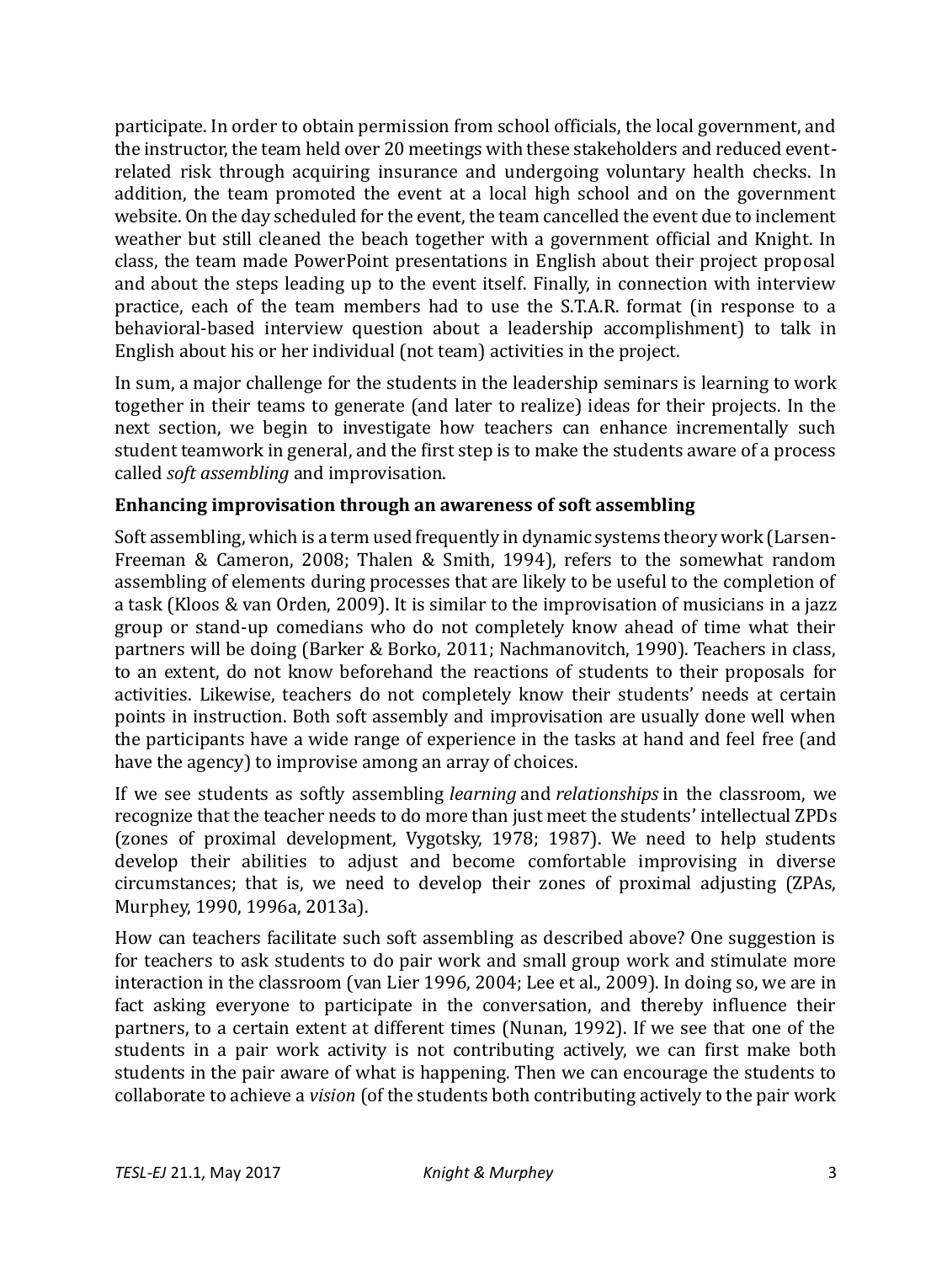activity). In doing so, we are asking students to engage in leadership on a small scale (McCafferty et al., 2006).

In contrast to the above, if a class is purely a teacher fronted lecture in which the students are only expected to listen and to take notes, there is no invitation for the students to engage in leadership or sharing or deeper participation (Rogoff et al., 2001). The lack of pair and group work activity in such classrooms eliminates the opportunity to be sensitive to partners and to enlarge ZPAs because they are only focused on the teacher with little obligation to adjust to another person's words in conversation. There is no need to soft assemble and to lead when communication is only coming at us from one place and we have no control over it.

Conversely, with interactive activities, students are given more agency to make improvisational decisions (i.e., have conversation). And research suggests that this makes students feel they belong, want to participate, and even lead through "assisted use" (van Lier, 2004, p. 223). Viewing one's learning and development, as well as a group's, as an incremental progression, instead of as a fixed conception (Dweck, 2006), greatly facilitates everyone's ability to change and soft assemble, including the teacher's.

How can we encourage our students to be more interactive and collaborative? We address these issues in the next section.

# **The interactional imperative**

SLA has proposed that interaction is indeed one of the main drivers of acquisition (Krashen, 1981; Long, 1983; Long & Porter 1985; Murphey, 1989, 2011; Swain, 2000) with Schumann's (2009) group of researchers calling it the "The Interactional Instinct" and Murphey (2011) referring to it as the "interactional imperative" for foreign language learning. However, students should also have "some say" (investment) in how the class is conducted, and when they have such influence, they usually want to participate more and feel more belonging (Baumeister et al., 2007). Such student collaboration with the teacher is a mirror for student collaboration with each other. So, in what ways can students be granted agency to influence how the class is taught? (i.e., from a leadership perspective, how can students be encouraged to shape the *vision* of what a class should be?)

We propose the provision of some simple tools to offer students input into their learning processes. Such tools include initial surveys of students' interests and perceived needs and student reports on their past learning (e.g., what they liked and did not like in that connection). For instance, many teachers are now requiring students to write their language learning histories (LLHs) at the beginning of courses so teachers and classmates can read them in order to adjust better to individual students. Note that these are immensely more valuable when the data-set is given back to the students for their consideration and further comment (Murphey & Falout, 2010; Falout et al., 2015). For ongoing "say" about class activities, action logs (Murphey, 1993; Murphey, Barcelos, & Moraes, 2014), in which students list all the activities done during the class and evaluate them, allow the teacher and classmates to see what individuals like and don't like. Also, when the teacher creates class newsletters from the action logs, made from students' comments, and distributes them in the class for all to read and discuss, students can see that their own comments are being used and considered. The feedback from the students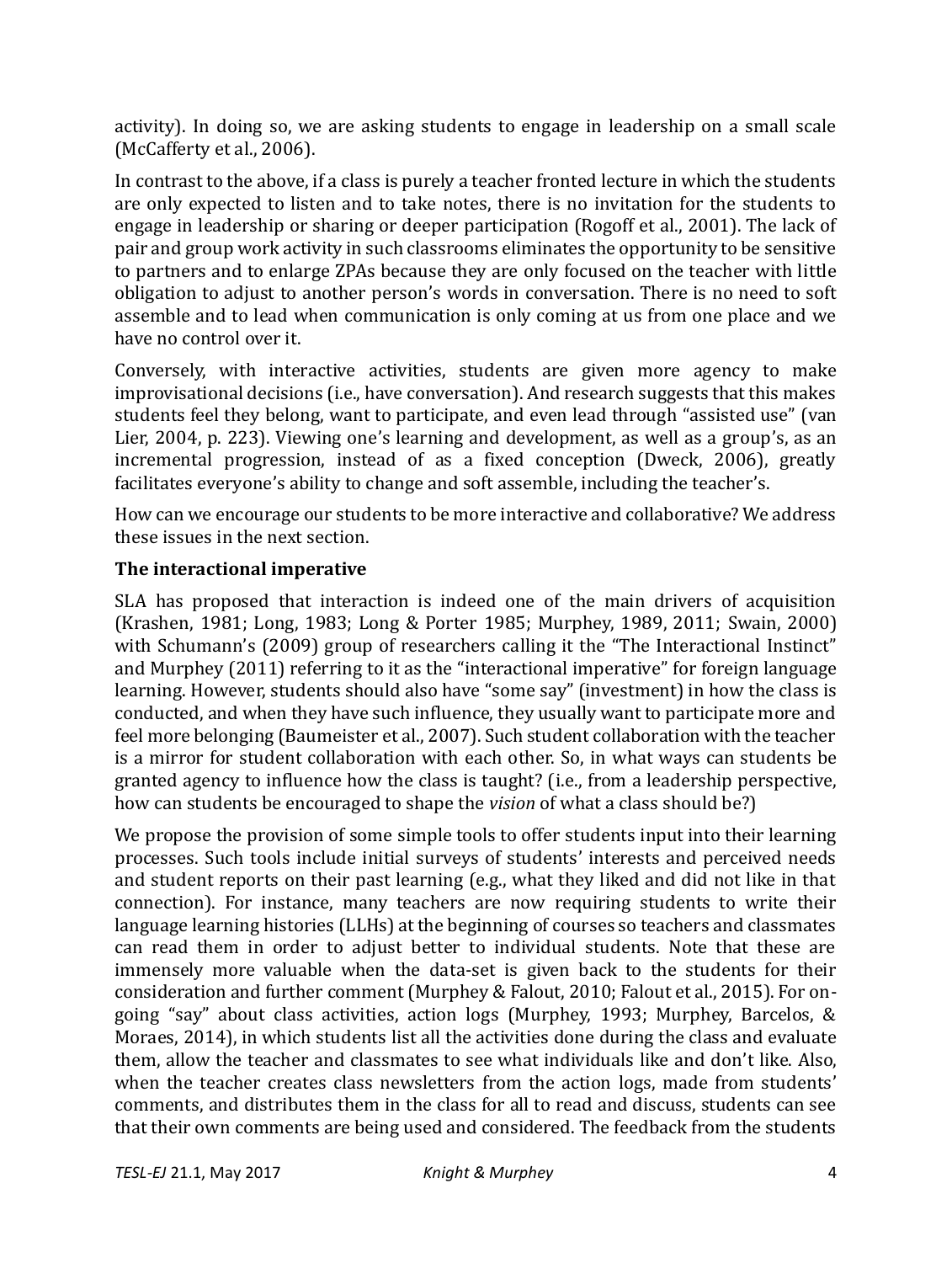allows them to feel as though they do have some say and that their opinions count and are even used for further learning.

Further to the above, Knight and Candlin (2015) shows how 'giving students some say' can be done with online collaborative communities created through online forums, enabling students to report on leadership-related research and comment on the reports of others. The threaded discussions in such forums are evidence of present and past collaboration and also serve as the basis for future discussion and learning. Furthermore, the students' interactions in class carry over to their online discussions and vice versa.

If interaction does indeed play a crucial role in acquisition (Lee et al., 2009), then making sure the students want to interact and are sensitive to each other and want their classmates to learn as well is extremely important in the classroom. Again, if this is also demonstrated by the teacher, it is often mirrored by the students. How can we help students, and teachers, be more sensitive to one another? Traditional group dynamics suggests "icebreakers" and getting-to-know-you activities are very useful. Thus, students go through certain stages in the GD literature: formation, transition, performing, and dissolution (Dörnyei & Murphey, 2003). While it looks very neat when said, it is often very chaotic in a real classroom, with students at different stages needing different things from the class at different times. Thus, group dynamics 2.0 activities (Murphey, in progress) aim to enlist the students in activities that help students become more sensitive to their partners and allow them to adjust; that is, create effective zones of proximal adjusting.

In the next section, we look at ways to increase the sensitivity of students to the points of views of others.

## **Making students aware of others' points of view**

What is the advantage of understanding other points of view from a soft assembly perspective? By understanding their peers, students know *what* they can *create* with their peers. For example, asking students to write their LLHs (Murphey & Carpenter, 2008) is a way of bringing the past into the present in order to create a better vision of the future, and when students read each other's LLHs in class publications, they can become more sensitive to their possible collaborations in the classroom.

In regard to a second example of the benefit of LLHs, it is assumed by many students in Japan that a *returnee* (i.e., a Japanese student who has returned from living abroad in an English-speaking country) knows perfect English. Accordingly, the other students are afraid to participate in a pair work activity with the returnee. But when they read about their classmate's problems studying and living abroad, and the frequent ostracism they encounter, they become more sensitive to their plight and befriend them more. The LLHs also create possibilities for near peer role modeling (Murphey & Arao, 2001; Singh, 2010) in which students read about others' ways of learning and assume that since they are similar that these ways are also possible for them. For example, when students read or hear another student's saying, "I don't care so much about mistakes, I just like to talk a lot and I think I learn more," they may allow themselves to make more mistakes and learn more through increased interaction; that is, improvising and softly assembling learning.

Bandura (1997a) suggests "seeing or visualizing people similar to oneself perform successfully typically raises efficacy beliefs in observers that they themselves possess the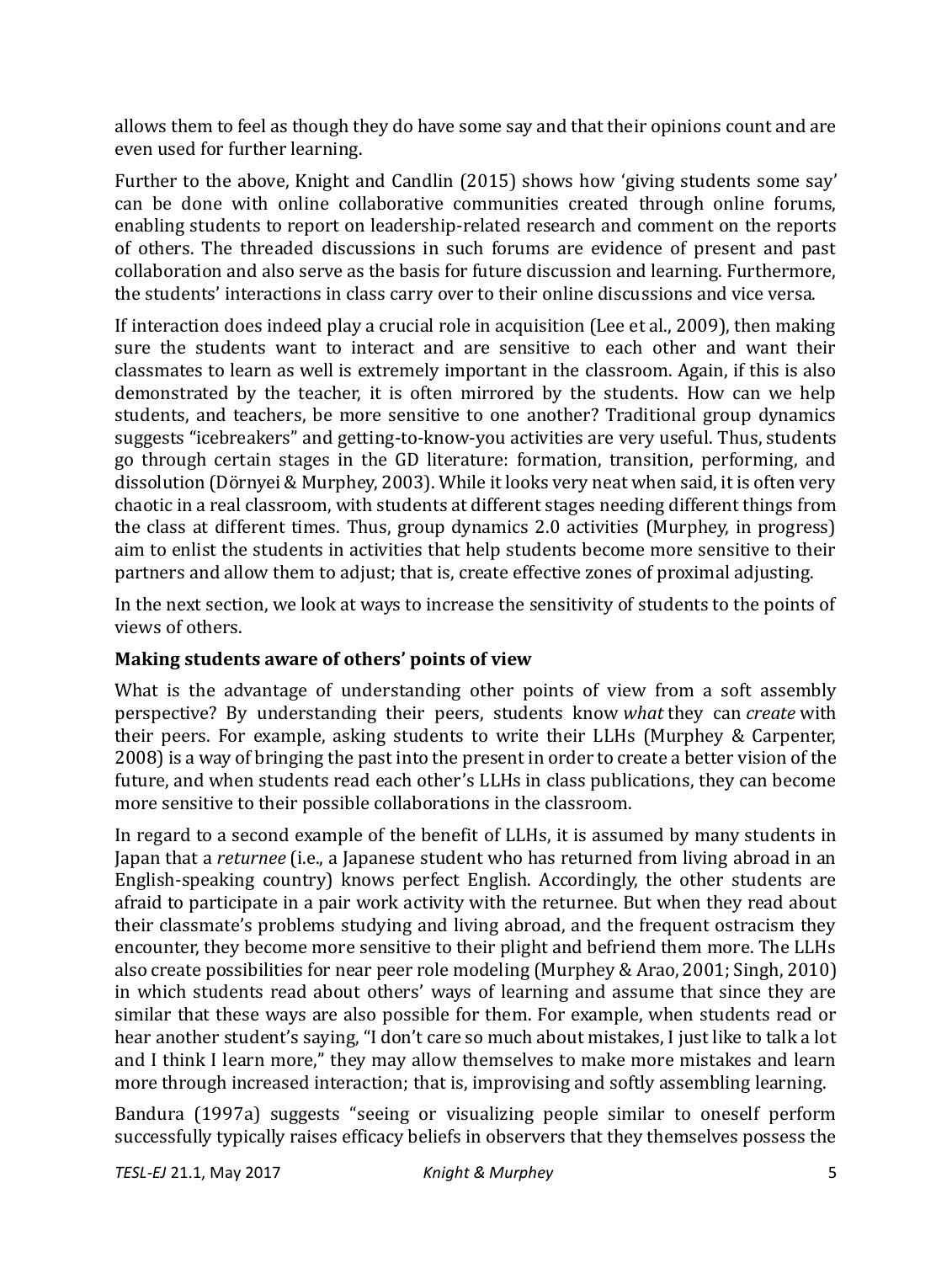capabilities to master comparable activities" (p. 87). This begins with the observation that "we are similar" and then thinking that what the "other" can do should be possible for me. The opposite can also happen as Bandura (1997b) says, "Given large perceived disparities in experiences, children are likely to view skills exemplified by an experienced model as beyond their reach and are thus disinclined to invest the effort needed to master them fully" (p. 234). In SLA, this calls into question the "native speaker" model (see Cook, 1999) and favors peers.

Another example is a video that works well in the Japanese environment showing university students talking about their junior high school and high school English education and asking the government to change things (The Real Voice of Japanese Students, 3 minutes) (Murphey, 2010). At the same time, the video not only says what a lot of the students are thinking themselves, it also gives them a sense of agency that they can at least speak up and let others know about the problems in education and their lives, thus producing a potential sense of agency; that is, control over their lives (Murphey, 2013b; Murphey & Inoue, 2014). This is tightly linked to the previously cited research on near peer role models and their impact on learners.

We have also started to use short videos that can sensitize students to the lives of others. For example, the video Paradigm Shift (Fellowship Bible Church, 2005) at first shows an angry young man going through his day and we hear his self-talk about how everybody seems to be against him; that is, taking his parking place, breaking in line, and so on. Then, for the latter half of the 4-minute video, he receives some special glasses that allow him to see a subtitle under each person's face, such as "just lost his job", "fighting addiction," or "grieving best friend's death." Realizing that others have problems and emotional trajectories that are not caused by him, he becomes more proactive in wanting to help others, rather than selfishly thinking the world is against him. Students are somewhat shocked, as most viewers are, through identifying with the young man's selfishness and realizing how others may be struggling much more than they are. Many ask for the title of the film to view it again out of class.

While the Paradigm Shift video above helps students to shift on the individual level of empathizing with others, the Real Voice video sends students the message that they can possibly change the world as a group. A third video, The Girl Effect (2 minutes), produced by Care International (Girl Effect, 2008), is at the global level of processing and sends the message that we can change the world internationally with the small gesture of buying a girl a uniform so she can go to school, and she can do the rest. This video has only words flashing up on the screen extremely fast, and it becomes a challenge to read it all quickly which students come to enjoy doing collaboratively.

The collaborative point of these three videos is that we can shift students away from a sometimes overbearing self-focus and instead move towards empathizing with others (Paradigm Shift), and recognizing our group agency (Real Voice) and finally to seeing that we can even have a global impact in small ways (Girl Effect). We believe that these videos, when discussed in class, open the possibilities for many students to experience more sensitive relationships, feelings of agency in their world, and the creation of hopeful global futures.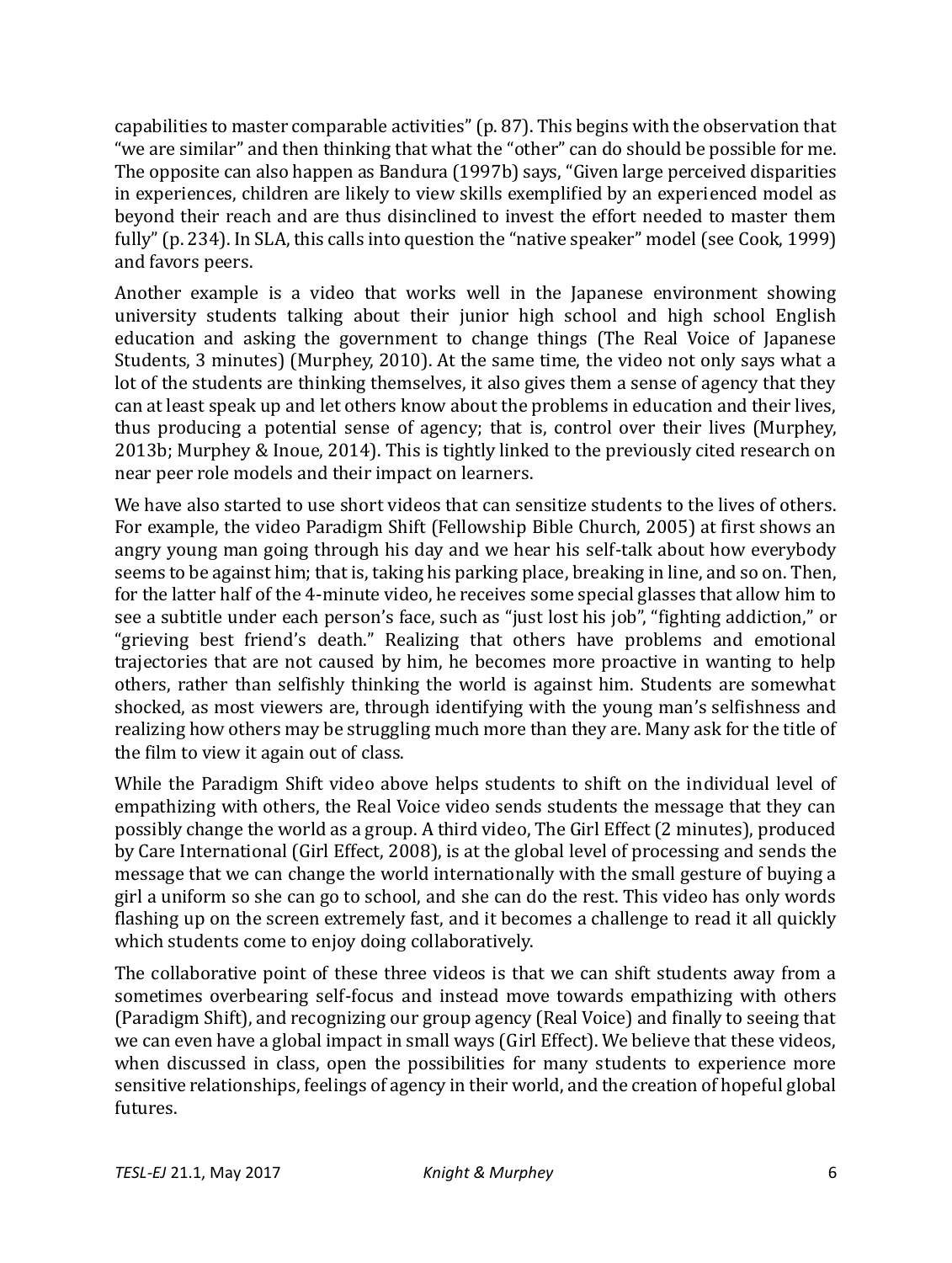Personal stories told by the teacher or by students can also greatly help to sensitize students to each other and get them to bond more strongly to enhance future collaborations. For example, telling simple mistake stories in class allows participants to show that they are not perfect and that we all make mistakes (Murphey, 1996b) and will continue to do so. This probably should be demonstrated by a teacher's mistake story first (NFLRC Hawaii, 2010). The students can then be given homework to write a short mistake story to tell in the next class.

Most recently, Murphey (2014) has been experimenting with asking students to teach what they are learning in class to people they know out of the class and to write up case studies of their teaching. They have to make leadership decisions, to decide the person, place, and time; they do follow up teaching and quizzing; and they write up a case study reporting and reflecting on what they did. They obviously have to cooperate with their "students" and to improvise, soft assemble, while teaching something that they are perhaps still learning themselves. This push toward agency seems to be extremely helpful for their own learning and seems to have opened up many to the joy of altruism, as this quote from one student attests:

*I realized that teaching what I've got is helpful for not only me but also the others and remains stuck in my head. I'm spending productive days after taking this class because [it] teaches us to have a better life and encourages us to teach others. The best information in the world cannot help people unless we tell them about it. Our actions make better lives for others." (Shohei Okubo, p. 14)*

Getting students to report (tell a story) on their collaborative learning and actions takes them to a deeper level of processing, that is evaluation, analysis, and synthesis (cf. Bloom's taxonomy) and creates near peer role models for the whole class (Murphey & Arao, 2001; Singh, 2010).

Knight has had success by providing students who have travelled abroad with the opportunity in class to share their success stories of teaching others overseas in professional roles during their internships in English. For example, one student reported how she had used English to befriend hotel maids before training them to provide better service to Japanese customers. The other students in class could identify with the challenges that the speaker had faced and were motivated to ask questions and to make comments.

Such improvised and softly assembled activities as we have described above result in experiences that can be labeled as "creative success." In other words, the students are learning what they need to do in order to collaborate and to create together successfully.

In the next section, we address the issue of positive interaction. Such positive interaction is a key component of creative success.

## **The explicitly stated caring imperative for positive interaction**

Along with the interaction imperative, we have found that communicating and showing a "caring imperative" is also crucial to fostering a healthy interactive group learning environment. While most people think that it should go without saying that we care about someone's health and well-being, we have found that it is effective to make it explicitly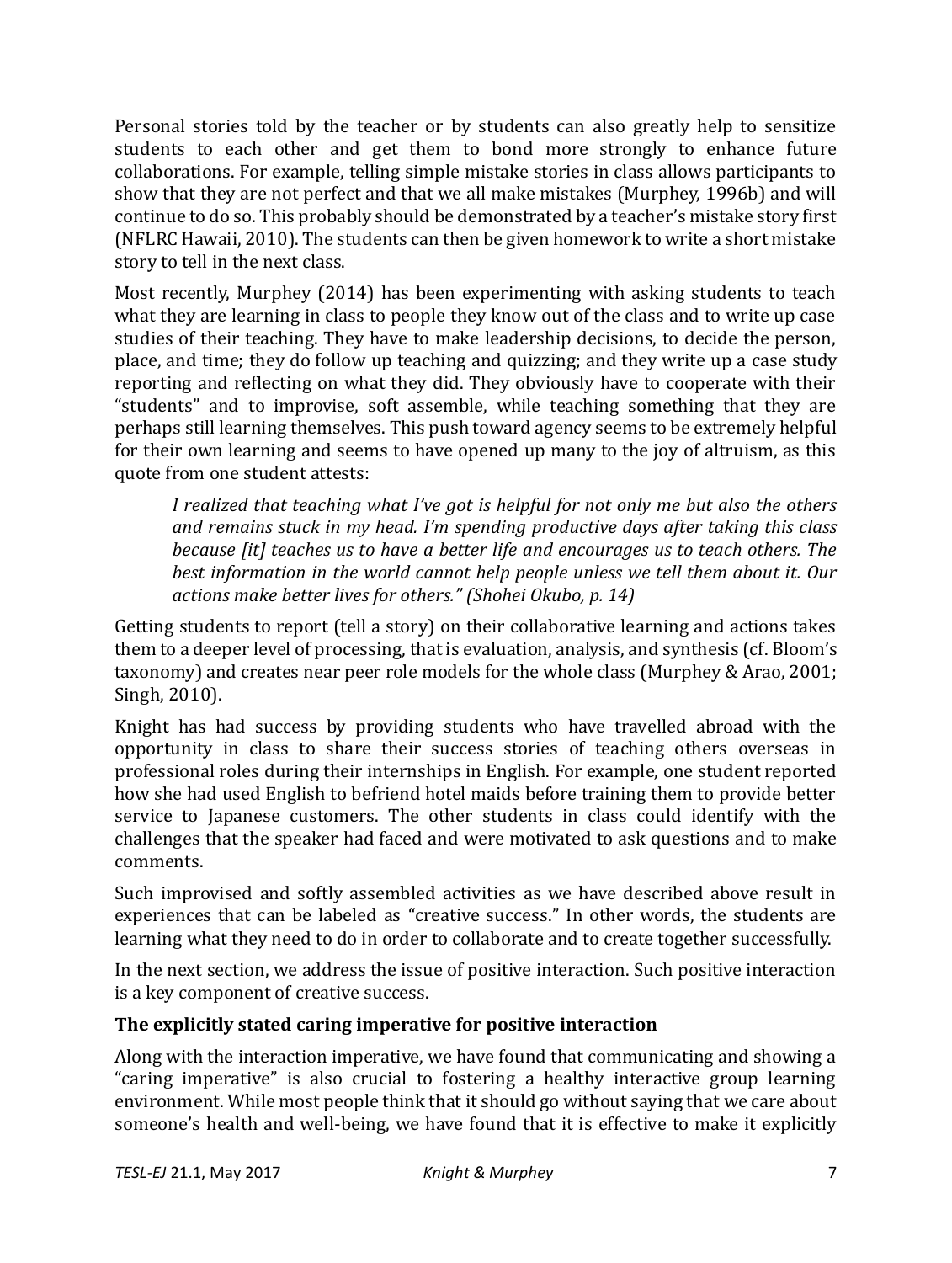clear that we are first and foremost concerned with students' health, then their happiness or well-being, and finally with their learning. Without their health and well-being, learning does not have much of a chance, and effective learning interaction with partners is not very likely. When this priority on students' well-being can be stated at the beginning of a course by the teacher, it seems to clear the way for more caring communications between participants and more sympathy when conditions are not ideal.

In sum, the teacher's role is extremely important in soft assembling as it involves creating an environment in which students feel secure and empowered to exchange ideas. In the final section, we consider how such an environment can enhance the leadership seminars of Knight.

### *Discussion and conclusion*

Taking the stance of Schön's (1983) reflective practitioner and Burn's (2016) practitioner research, we see that cooperation among students is enhanced when students clearly understand the visions to be achieved and their roles in achieving such goals, but getting *there* usually requires extensive social interaction; that is, communication and soft assembly. In the leadership seminars, the students are empowered to create socially responsible visions, and the instructor provides guidance in navigating the constraints. The beach clean-up and barbecue event described in section 1 of this paper shows that the students were actually *required* by various stakeholders (e.g., the student affairs office, the government, the instructor) to exhibit socially responsible behavior (i.e., soft assembly). Knight was in a position to help his students to understand and to address the concerns of the stakeholders; that is, the risk of food poisoning, the possibility of physical injury, the need for insurance and a waiver form, and so on. A focus on soft assembly in the leadership seminars can help the students to gain confidence in their ability to be sensitive to and to interact effectively with stakeholders. Further, it can help them to consider how best to frame their leadership stories in job interviews.

As we have explained in sections 2 to 5 of this paper, the teacher has a leadership role in creating and achieving the following vision: teams of students who can continually learn to communicate more effectively on their own and take action with or without the instructor's assistance. In order to achieve this vision, the teacher can choose to control and micro-manage classroom communication, but we argue that the most important role for the teacher involves pushing the students out of the nest and off the branch at the right time, to allow them to take flight agentively. The teacher can and should model the types of positive interaction and communication that can facilitate the creation of the vision (flying to the next tree, landing without getting hurt) and action-steps to accomplish them (talk to others, spread your wings, flap and flap and flap!!!). At the same time, the teacher must be willing to provide students with moments in which they assume the agency necessary to create, and radically back off and let go! It is in these ways that expert teachers who excel in soft management provide students with active-agentive opportunities, without which there is no collaborating, and no student leading.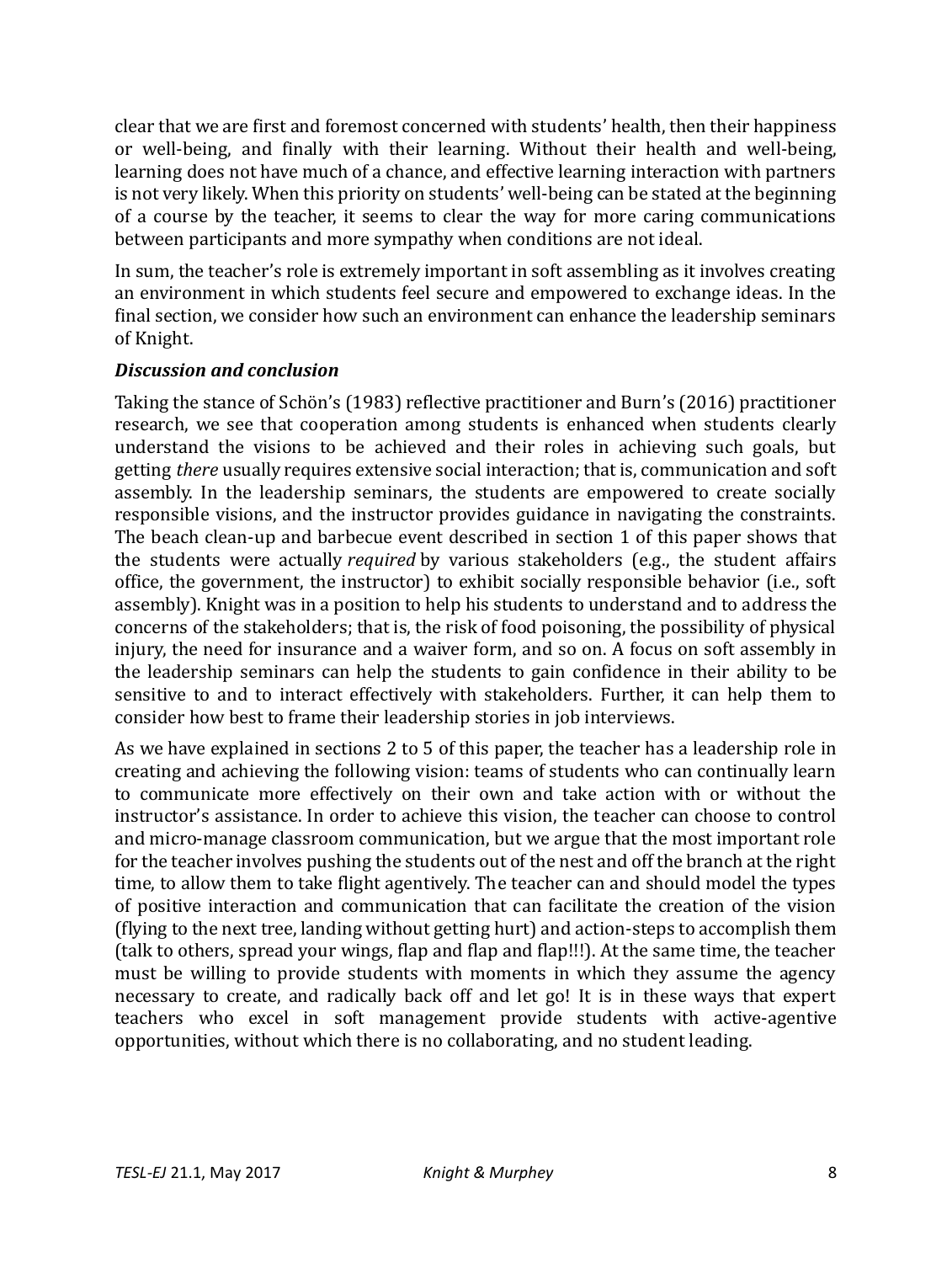**Authors' Postscript**: This article itself is a good example of collaborative creative leadership, improvised and softly assembled from editors, readers, and authors, and negotiated over time. We hope it spurs your own visions, actions, and agency to create such learning environments and lead in your own networks of interaction.

# **About the Authors**

**Kevin Knight** (PhD in Linguistics, MBA, MPIA) is an associate professor in the Department of International Communication (International Business Career major) and has also been working in the Career Education Center of Kanda University of International Studies in Chiba, Japan. In the TESOL ESP Interest Section (ESPIS), he has served as chair and English in occupational settings (EOS) representative, and he is currently the ESPIS community manager. He was also a member of the Governance Review Task Force (GRTF) appointed by the board of directors. In addition, he has been a TESOL blogger in the area of English for Specific Purposes (ESP). He has more than thirty years of professional experience working for private, public, and academic sector institutions including Sony and the Japan Patent Office. His doctoral research on leadership communication (i.e., discourse) as a basis for leadership development was under the supervision of Emeritus Professor Christopher Candlin and Dr. Alan Jones. – See more at: http://blog.tesol.org/author/kknight/#sthash.EXbE1oIR.dpuf.

**Tim Murphey**, PhD Université de Neuchâtel, Switzerland, TESOL's *Professional Development in Language Education* series editor, co-author with Zoltan Dörnyei of *Group Dynamics in the Language Classroom* (Cambridge University Press, 2003), author of *Music and Song* (Oxford University Press), researches Vygotskian socio-cultural theory (SCT) with transdisciplinary emphasis on community, play, and music at Kanda University, Japan. His most recent books are *Teaching in Pursuit of Wow!*(Abax, 2012) and *Meaningful Action – Earl Stevick's Influence on Language Teaching* (Cambridge University Press, 2013), co-edited with Jane Arnold. He also has a critical novel on the Japanese entrance exam system in Italian, Japanese, and English, *The Tale that Wags*(Perceptia, 2010). About 50 short teaching presentation videos available on YouTube by searching "Tim Murphey Tips". You can browse and download his articles freely at [http://kandaeli.academia.edu/TimMurphey.](http://kandaeli.academia.edu/TimMurphey)

# **References**

Abrar-ul-Hassan, S. (2012). State-of-the-art review: Revisiting the ins and outs of ESP practice. *Professional and Academic English, 39*, 4-11.

Barker, L., & Borko, H. (2011). Conclusion: Presence and the art of improvisational teaching. In K. Sawyer (Ed.) *Structure and improvisation in creative teaching* (pp. 279- 298). Cambridge: Cambridge University Press.

Bass, B., & Bass, R. (2008). *The Bass handbook of leadership: Theory, research and managerial applications*. New York, NY: Simon & Schuster.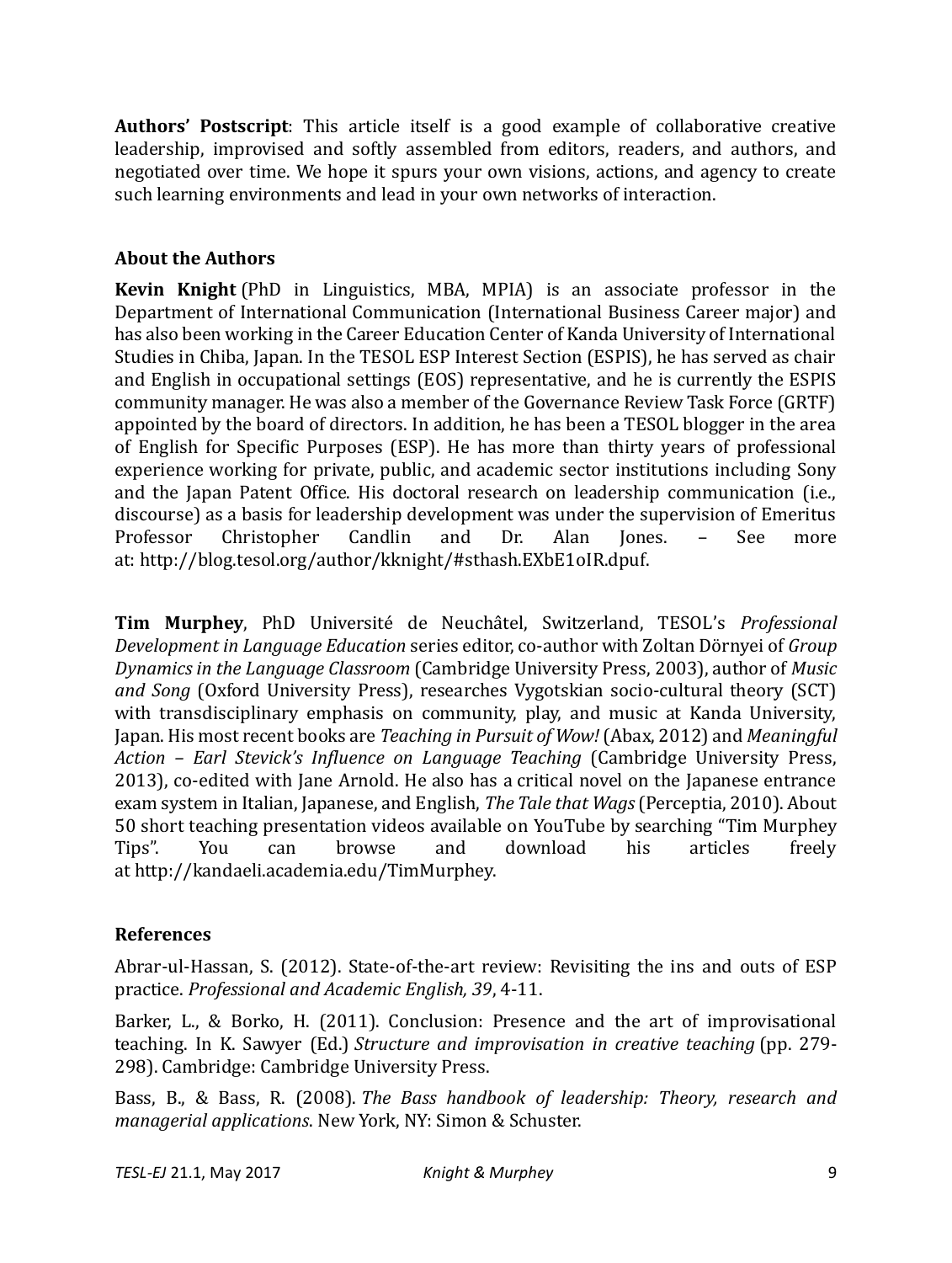Baumeister, R., Brewer, L., Tice, D., & Twenge, J. (2007). Thwarting the need to belong: Understanding the interpersonal and inner effects of social exclusion. *Social and Personality Psychology Compass 1/1*, 506-520.

Burns, A. (2016). Practitioner research. *TESOL Quarterly Research Guidelines, 50*(1), 42- 65. doi: 10.1002/tesq.288

Benner, P. (1984). *From novice to expert, excellence and power in clinical nursing practice*. Menlo Park, CA: Addison-Wesley Publishing Company.

Candlin, S. (2002). Taking risks: An indicator of expertise? *Research on Language and Social Interaction, 15*(2), 173–193.

Dörnyei, Z., & Murphey, T. (2003). *Group dynamics in the language classroom*. Cambridge: Cambridge University Press.

Dweck, C. S. (2006). *Mindset: The new psychology of success*. New York: Random House.

Falout, J., Murphey, T., Fukuda, T., & Fukada, Y. (2015). Whole-class self-referential feedback from university EFL contexts to the world: Extending the social life of information by looping it forward. *The Asia-Pacific Education Researcher* (TAPER): Springer Singapore. DOI 10.1007/s40299-015-0227-4.

Fellowship Bible Church. (2005). *Paradigm shift*. [Video file]. Retrieved from <https://www.youtube.com/watch?v=JlRK1vqcuvg>

Girl Effect. (2008, May 24). *The girl effect*. [Video file]. Retrieved from [www.youtube.com/watch?v=WIvmE4\\_KMNw](http://www.youtube.com/watch?v=WIvmE4_KMNw)

Glynn, M.A., & DeJordy, R. (2010). Leadership through an organization behavior lens: A look at the last half-century of research. In N. Nohria & R. Khurana (Eds.), *Handbook of leadership theory and practice: A Harvard Business School centennial colloquium* (pp. 119- 157). Boston, MA: Harvard Business Press.

Grindsted, A. (2005). Interactive resources used in semi-structured research interviewing. *Journal of Pragmatics, 37*, 1015-1035.

Kloos, H., & Van Orden, G. C. (2009). Soft-assembled mechanisms for the unified theory. In J. P. Spencer, M. S. C. Thomas, & J. L. McClelland (Eds.), *Toward a unified theory of development: Connectionism and dynamic systems theory re-considered* (pp. 253-267). Oxford: Oxford University Press.

Knight, K. (2013a). Looking at communication through a leadership lens. *TESOL Blog*. Alexandria, Virginia: TESOL International Association.

Knight, K. (2013b). Preparing undergraduate students in Japan for the global workplace through four EBC courses. *Professional and Academic English, 42*, 8-14.

Knight, K. (2015). *Analysing the discourses of leadership as a basis for developing leadership communication skills in a second or foreign language* (PhD thesis). Sydney: Macquarie University.

Knight, K., & Candlin, C.N. (2015). Leadership discourse as basis and means for developing L2 students into future leaders. In P. Shrestha (Ed.), *Current developments in English for*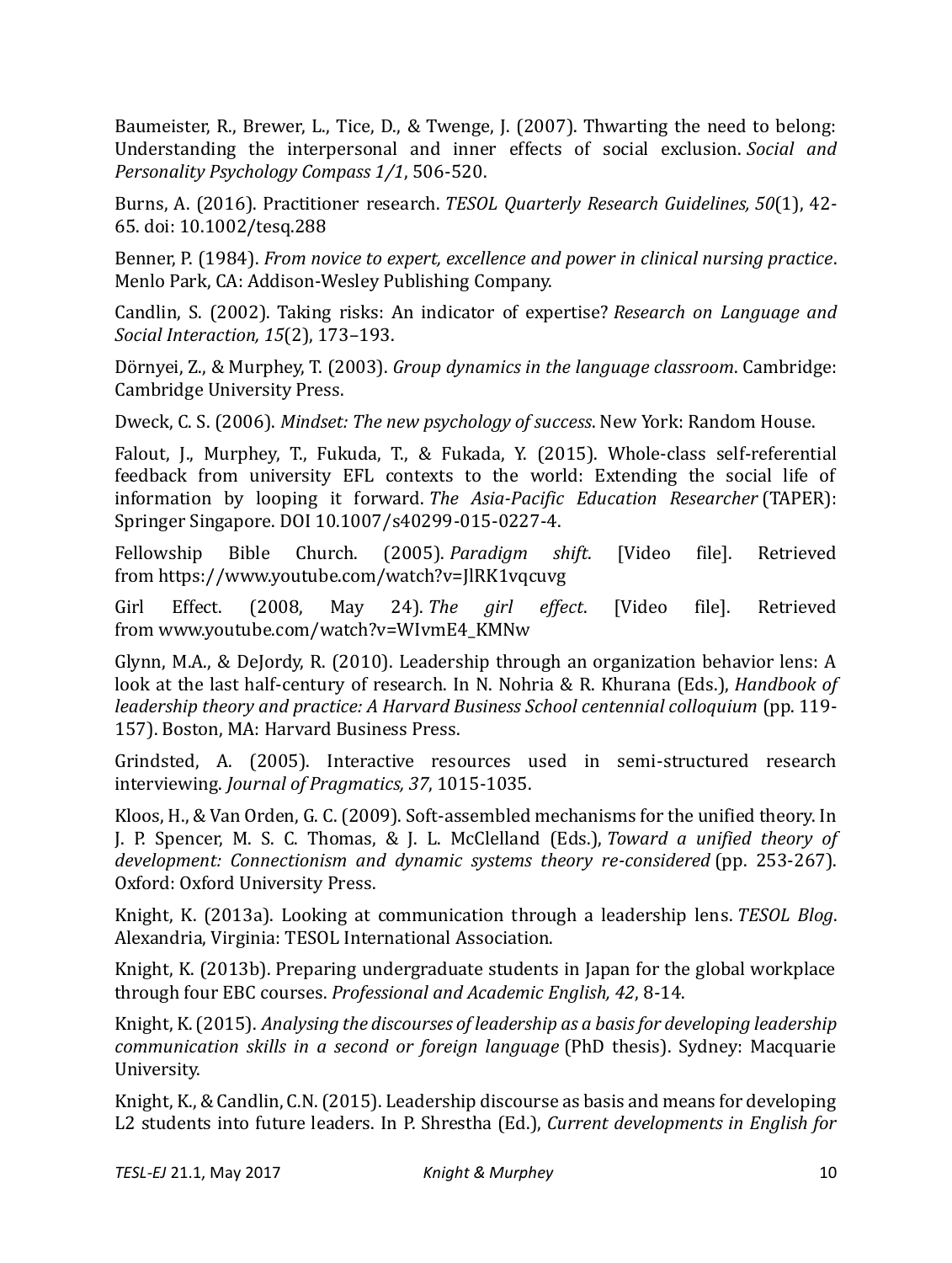*academic and specific purposes: Local innovations and global perspectives* (pp. 27-50). Reading, UK: Garnet.

Lee, N., Dina, A. Joaquin, A., Mates, A. & Schumann, J. (2010). *The Interactional Instinct*. New York: Oxford University Press.

McCafferty, S., Jacobs, G., & DaSilva Idding, A. (2006). *Cooperative learning and second language teaching*. Cambridge: Cambridge University Press.

Murphey, T. (1989/1990) "You and I, adjusting in interaction to get comprehensible input." In *L'Acquisition d'Une Langue Seconde, perspectives de recherche contemporaines, Actes du IIème Colloque "Langues Etrangères", Rolle, 5-7 janvier*. pp. 97-108. Published by OFIAMT (Swiss government organization), later republished in English Teaching Forum USIA 18:4:2-5, Oct. 1990.

Murphey, T. (1996a) Proactive adjusting to the Zone of Proximal Development: Learner and teacher strategies. Paper presented at the 11th Conference for Socio-Cultural Research Vygosky and Piaget, Geneva, Switzerland 11-15 September 1996. Psychological Sciences Research Institute: Geneva, Switzerland. Unpublished but distributed.

Murphey, T. (1996b). Changing language learning beliefs: "Appreshiating" mistakes. *Asian Journal of English Language Teaching, 6*, 77-84.

Murphey, T. (2010, January 20). *The real voice of Japanese students*. [Video file]. Retrieved from [www.youtube.com/watch?v=MwsZ0KiHhRg](http://www.youtube.com/watch?v=MwsZ0KiHhRg)

Murphey, T. (2011). The L2 passionate interactional imperative (for short "The L2 Pie"): It's hot or it's not! *Studies in Self-Access Learning Journal, 2*(2), 87-90.

Murphey, T. (2013a). Adapting ways for meaningful action: ZPDs and ZPAs. In J. Arnold & T. Murphy (Eds.), *Meaningful action: Earl Stevick's influence on language teaching*, (pp. 172-189). Cambridge: Cambridge University Press.

Murphey, T. (2013b). Learning histories to YouTube: Learners lives as curriculum. *TESOL Journal 4* (2), pp. 370-381.

Murphey, T. (2014). Singing well-becoming: Student musical therapy case studies. *In Studies in Second Language Learning and Teaching SS4*(2), 205-235. doi: 10.14746/ssllt.2014.4.2.4

Murphey, T., & Arao, H. (2001). Changing reported beliefs through near peer role modeling. *TESL-EJ. 5*(3)1-15. Accessed at <http://tesl-ej.org/ej19/a1.html>

Murphey, T., Barcelos, A., & de Moraes, R. (2014). Narrativizing our learning lives through action logs and newsletters. *Revista Contexturas, 23*, 99 – 111.

Murphey, T., & Carpenter, C. (2008). Seeds of agency in language learning histories. In P. Kalaja, V. Menezes, A. Barcelos (Eds.) *Narratives of Learning and Teaching EFL*, (pp. 17- 34). New York: Palgrave Macmillan.

Murphey, T., & Inoue, K. (2014) Scaffolding student leadership and activism in education. In Coombe, C., Wiens, B., Davidson, P., & Konrad, C. (eds.) *Perspectives on student leadership development*, (pp. 195-205). Dubai: TESOL Arabia.